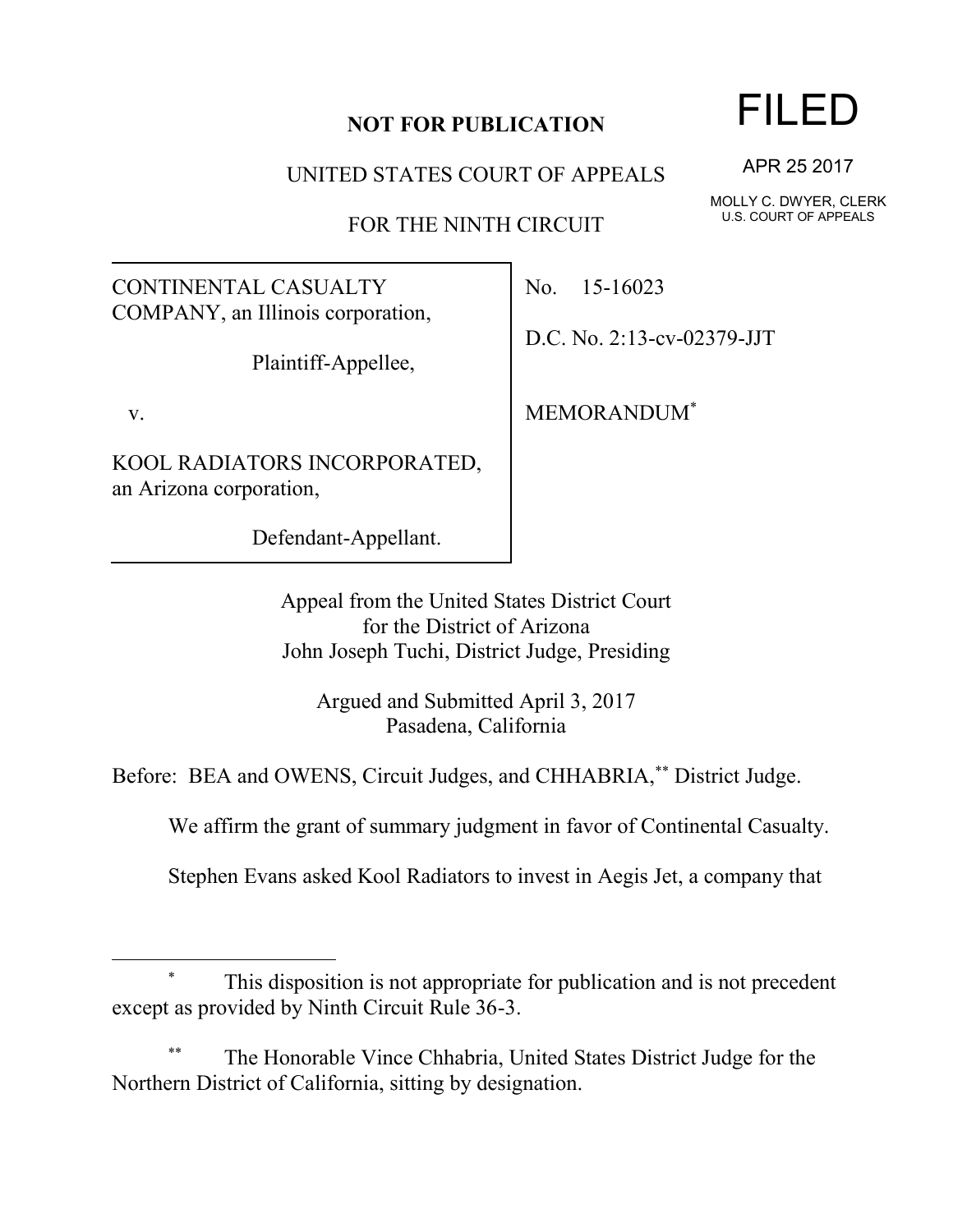Evans partially owned. Kool Radiators later sued Evans in connection with this

transaction and won. As a judgment creditor, Kool Radiators stands in the shoes of

Evans in this case. *See Carpenter v. Superior Court*, 422 P.2d 129, 131 (Ariz.

1966).

 $\overline{a}$ 

To be covered by the Continental Casualty professional liability insurance policy, Evans's conduct must have met the policy's definition of "professional services." The policy specified that "professional services" are either work performed for remuneration for HarnerEvans or approved pro bono work:

**Professional services** mean those services:

A. performed in the practice of public accountancy by **you** for others for remuneration that inures to the benefit of the **Named Insured** [that is, HarnerEvans], including but not limited to consulting services and **investment advisory services**;

B. pro bono services . . . , if at the time such services were undertaken, a partner, officer or director of the **Named Insured** approved the rendering of such services without compensation  $\dots$ <sup>1</sup>

There is no evidence in the district court record that the investment

solicitation by Evans was for remuneration inuring to the benefit of HarnerEvans.

Nor is there any evidence that the investment solicitation constituted pro bono

work. Pro bono services are unpaid, with the possible exception of court-ordered

fees at the end of some lawsuits. *See Blum v. Stenson*, 465 U.S. 886, 894–95

(1984) (quoting *Stanford Daily v. Zurcher*, 64 F.R.D. 680, 681 (N.D. Cal. 1974),

<sup>&</sup>lt;sup>1</sup> The policy places defined terms in bold font.